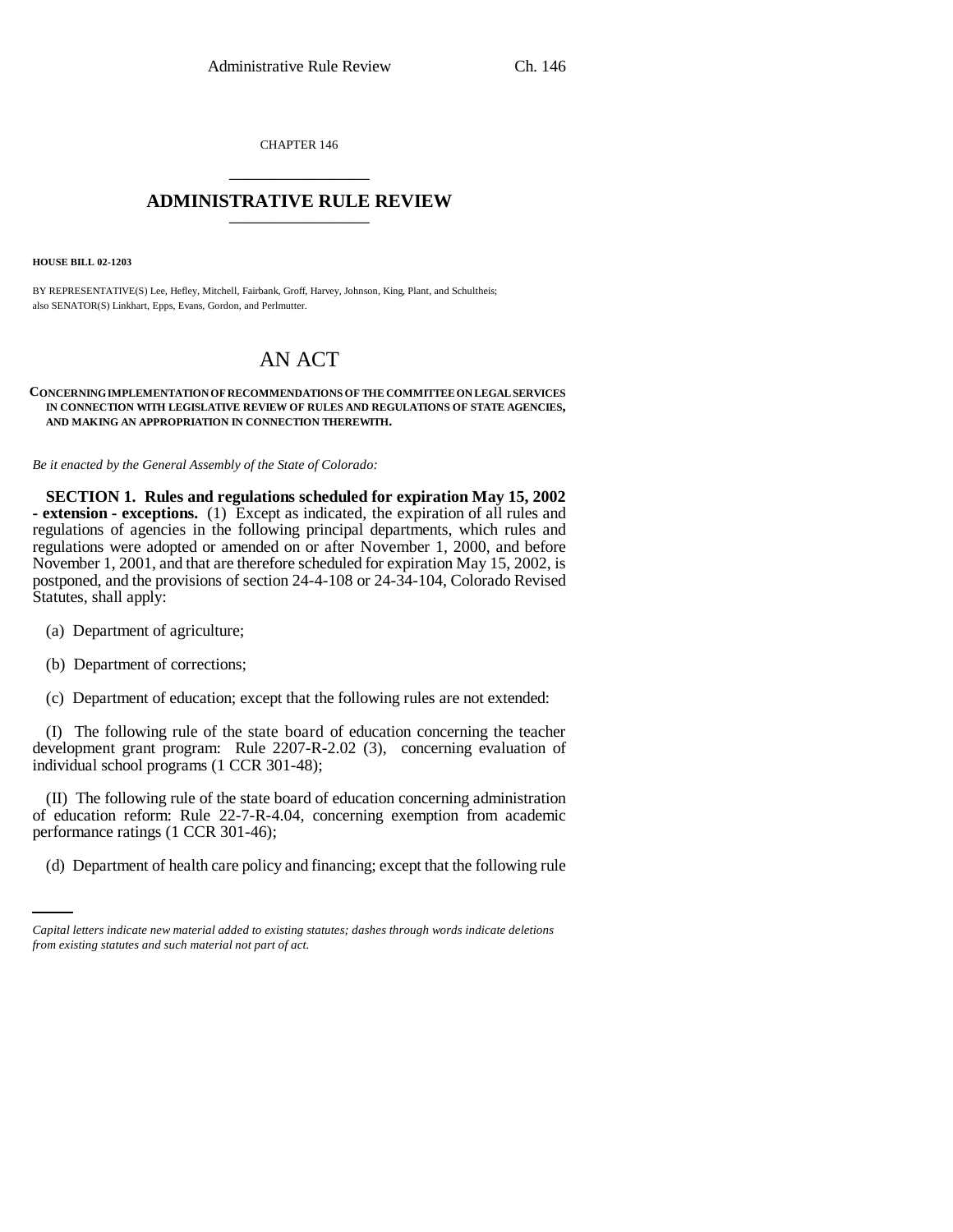is not extended: The following rule of the medical services board on medical assistance: Rule  $8.110.52$  B. 5. b. 1) l), concerning distributions from the trust may be made only to or for the benefit of the individual beneficiary (10 CCR 2505-10);

- (e) Department of higher education;
- (f) Department of human services;
- (g) Department of labor and employment;
- (h) Department of law;
- (i) Department of local affairs; except that the following rules are not extended:

(I) The following rule of the division of local government concerning local government mandate turnback relating to partial reimbursements of waste tire processing and usage: Rule B. 3. of Part II, concerning the end user and/or processor not being located in Colorado (8 CCR 1306-2);

(II) The following rules of the state housing board concerning manufactured housing installations (8 CCR 1302-7):

- (A) Section 10, concerning revocations, suspension and appeal process;
- (B) Section 12, concerning installation warranty period;
- (C) Subsection 2., of Schedule "A", concerning plan checking fees;

(D) Subsection 5., of Schedule "A", concerning change of installer, ownership or change of address;

- (j) Department of natural resources;
- (k) Department of personnel;

(l) Department of public health and environment; except that the following rule is not extended: The following rule of the air quality control commission: Subpart X. of the permit fee credits regulation of Regulation No. 5, Part B, concerning effective date and repeal  $(5$  CCR 1001-7);

(m) Department of public safety; except that the following rule of the executive director concerning claims for reimbursement for the costs of handling hazardous substance incidents, is not extended: Rule HSCR 1 D., concerning direct costs (8) CCR 1507-22);

(n) Department of regulatory agencies; except that the following rules are not extended:

(I) The following rule of the commissioner of insurance, division of insurance, concerning insurer assessments for CoverColorado (3 CCR 702-4): Section 7 of Regulation 4-2-22, concerning emergency assessments;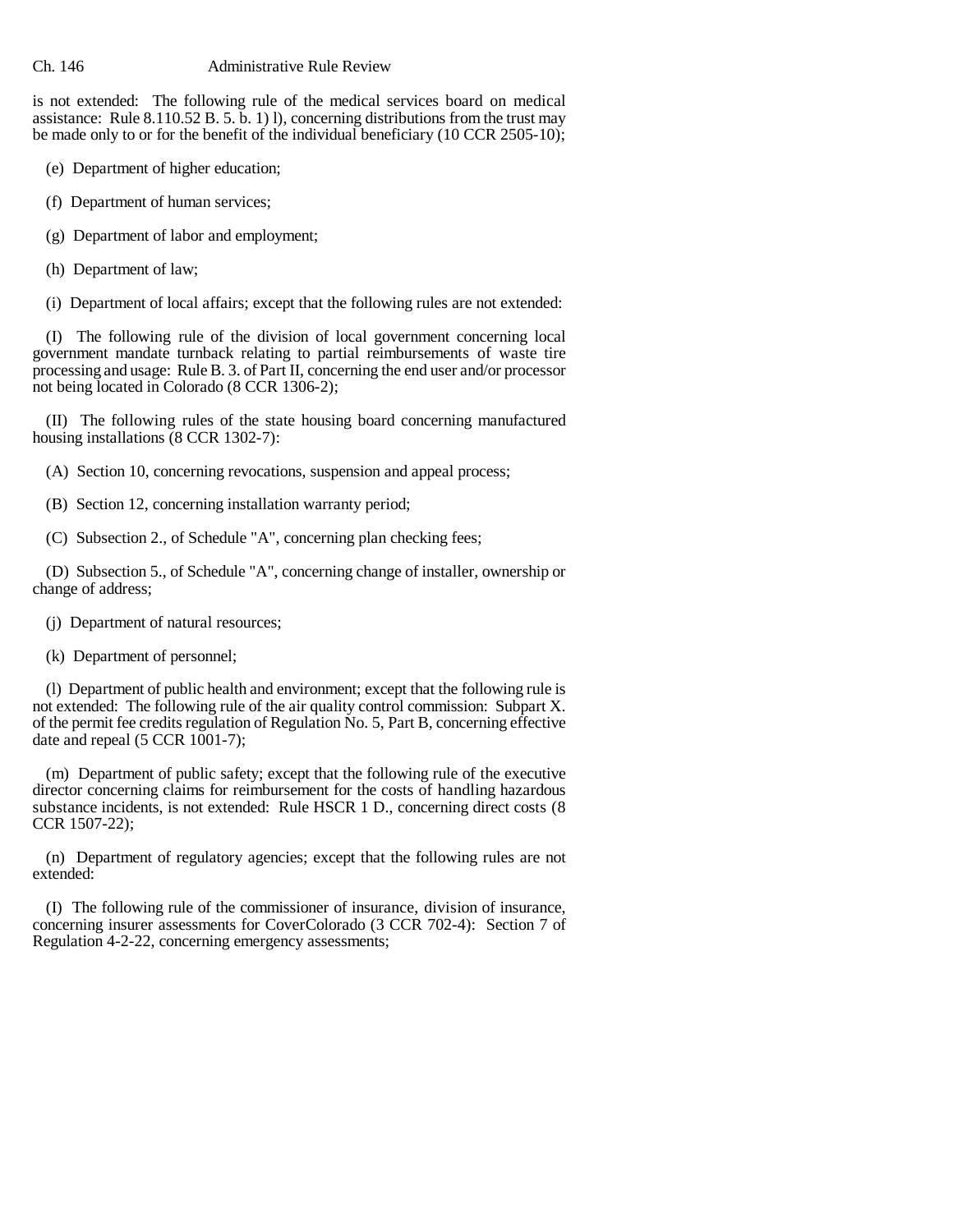Administrative Rule Review Ch. 146

(II) The following rule of the state board of nursing, division of registrations, concerning the impaired professional diversion program (3 CCR 716-1): Rule A. 7. of Chapter XII, concerning any licensee may apply to the program without reprisal, unless the committee in its discretion believes there are safety to practice concerns;

(III) The following rules of the Colorado state boxing commission, concerning boxing and kickboxing (4 CCR 740-1):

(A) Rule 1.003, concerning license application;

(B) Rule 5.002, concerning licenses required;

(C) Rule 5.003, concerning license fee schedule;

(D) Rule 15.001, concerning matchmaker license;

(E) Rule 16.001, concerning requirements and restrictions;

(F) Rule 17.001, concerning physician examinations and assistance in emergencies;

(o) Department of revenue; except that the following rules are not extended:

(I) The following rule of the Colorado lottery commission, lottery division, concerning multi-state lottery association on-line lottery games, is not extended: Rule 14.10 b) 2), concerning an exception from ineligibility to purchase tickets for any employee of the division when authorized by the director for investigation purposes  $(1 \overline{CCR} 206-1);$ 

(II) The following rules of the motor carrier services division of rules concerning gasoline and special fuel tax (1 CCR 201-8):

(A) Regulation (39-) 27-103.5 (1), concerning definitions;

(B) Regulation (39-) 27-103.5 (2), concerning identification and establishment of industry segments;

(C) Regulation (39-) 27-103.5 (3), concerning establishing an industry segment percentage;

(D) Regulation (39-) 27-103.5 (4), concerning procedures and documentation for an industry standard proposal;

(E) Regulation (39-) 27-103.5 (5), concerning establishment of the account percentage and utilization of the industry segment percentage;

Regulation (39-) 27-103.5 (6), concerning protests of the industry, industry-segment, or account percentage;

(G) Regulation (39-) 27-103.5 (7), concerning qualifying fuel;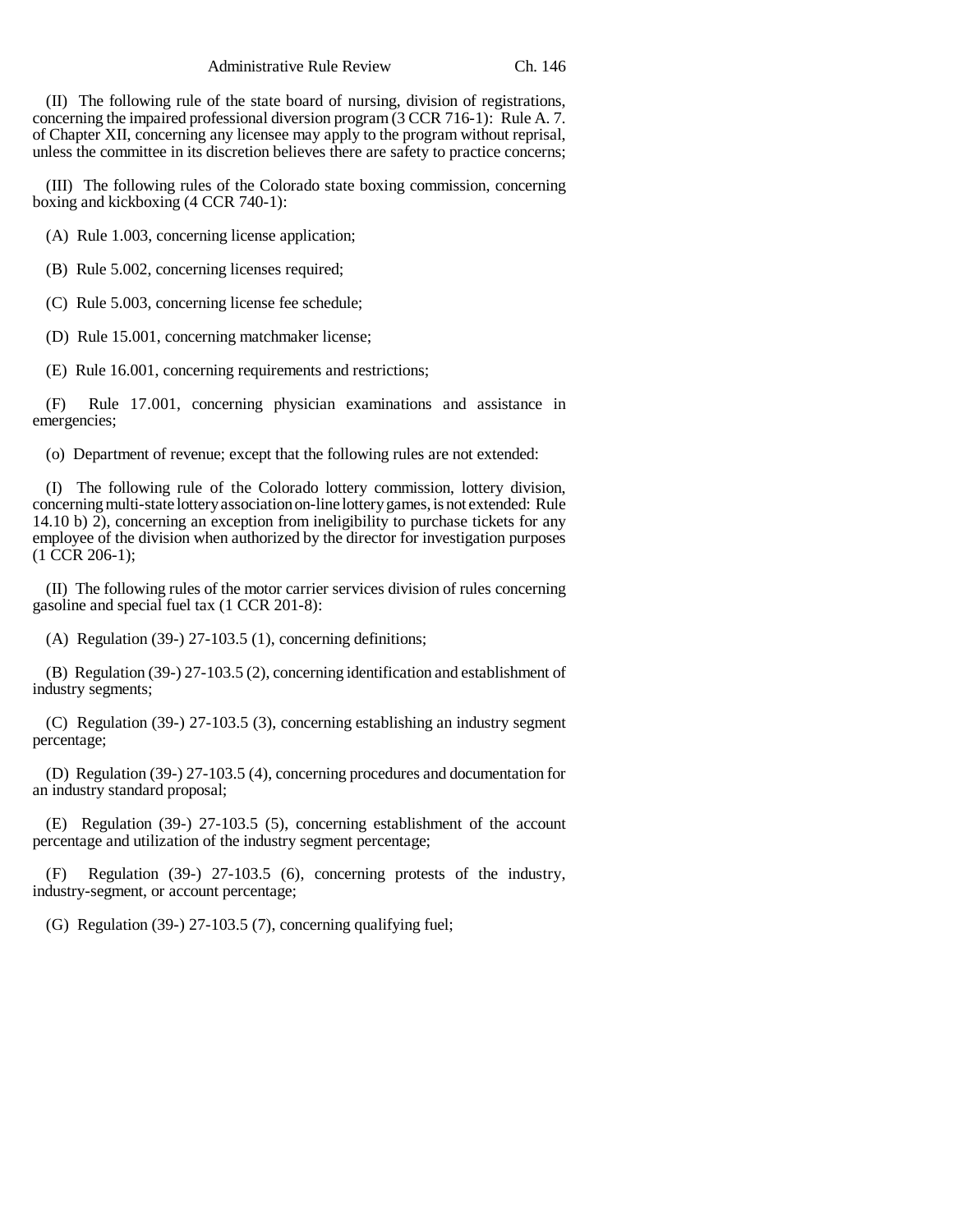(III) The following rule of the motor carrier services division of rules concerning Colorado gasoline and special fuel regulations (1 CCR 201-8): Regulation 27-103 (3) (d), concerning claims for refund shall be postmarked no later than six months after purchase of the fuel;

(IV) The following rules of the motor vehicle business group, concerning periodic motor vehicle registration (1 CCR 204-9):

(A) Rule II. A., concerning vehicles not previously registered;

- (B) Rule II. B. 1. a., concerning registration of a vehicle not previously registered;
- (C) Rule II. B. 1. b., concerning registration renewal;
- (D) Rule II. C., concerning reissues and transfers;
- (E) Rule III. A., concerning all vehicles subject to Class A taxes;
- (F) Rule III. B., concerning all vehicles issued disabled veteran plates;
- (G) Rule III. C., concerning all special mobile equipment (SME);
- (H) Rule III. H., concerning vehicles issued special call letter license plates;
- (p) Department of state;
- (q) Department of transportation.

(2) The expiration of all rules and regulations of the public employees' retirement association, which rules and regulations were adopted or amended on or after November 1, 2000, and before November 1, 2001, and which are therefore scheduled for expiration May 15, 2002, is postponed.

(3) The expiration of all rules and regulations of the office of economic development, in the office of the governor, which rules and regulations were adopted or amended on or after November 1, 2000, and before November 1, 2001, and which are therefore scheduled for expiration May 15, 2002, is postponed; except that the following rules concerning certified capital companies' program (8 CCR 1501-2), are not extended:

(a) The definition of "distributions review";

(b) Subsection 14., concerning an audited balance sheet, in the legal name of the applicant, of the portion of the rule entitled "Requirements of an Application";

(c) The paragraph concerning "Continued Accuracy of Information Submitted in the Application", of the portion of the rule entitled "Continuing Certification Requirements".

(4) The following rules of the Colorado lottery commission, lottery division, of the department of revenue, (1 CCR 206-1), are repealed: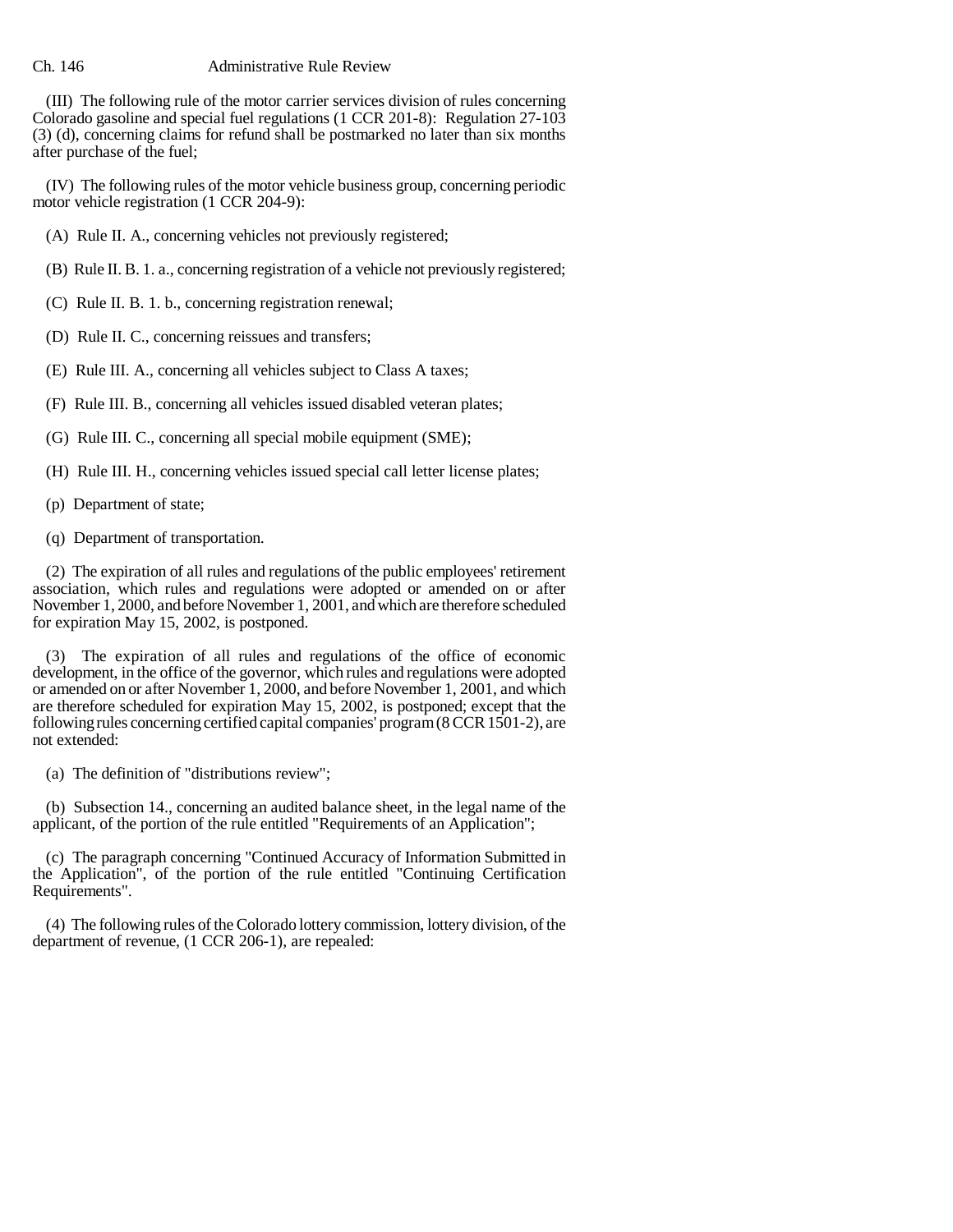(a) Rule 5.9 b) 2), which rule was adopted on or after December 20, 1982, and before January 30, 1983, concerning an exception from ineligibility to purchase tickets for any employee of the division when authorized by the director for investigating purposes (1 CCR 206-1);

(b) Rule 10.9 b) 2), which rule was adopted on or after November 8, 1988, and before December 30, 1988, concerning an exception from ineligibility to purchase tickets for any employee of the division when authorized by the director for investigating purposes (1 CCR 206-1);

(5) Rule 8.2, concerning a person certified as an EMT-Basic, EMT-Intermediate or an EMT-Paramedic by another state may, with the authorization of a physician advisor, function as an EMT-Basic, EMT-Intermediate or EMT-Paramedic, of the rule of the board of medical examiners, division of registrations, of the department of regulatory agencies, concerning emergency medical services physician advisors and emergency medical technicians (3 CCR 713-6), which rule was adopted on or after November 1, 2001, is repealed.

(6) The recommendations of the committee on legal services as reflected in this act shall apply to the specified rules in the form in which said rules were considered and acted upon by the committee. Any amendments or other changes in the specified rules that became effective before November 1, 2001, that comply with the recommendations of the committee on legal services are not affected by this act. Any subsequent amendments or other changes in the specified rules that became effective on or after November 1, 2001, are not affected by this act.

**SECTION 2.** 24-4-103 (3) (b), (9), (11) (b), (11) (d), (11) (f), (11) (g), (11) (h), (11) (i), (11) (k), and (12), Colorado Revised Statutes, are amended to read:

**24-4-103. Rule-making - procedure.** (3) (b) Each rule-making agency shall maintain a list of all persons who request notification of proposed rule-making, including temporary or emergency rule-making. Any person on such list who requests a copy of the proposed rules shall submit to the agency a fee which THAT shall be set by such agency based upon the agency's actual cost of copying and mailing the proposed rules to such person. All fees collected by the agency are hereby appropriated to the agency solely for the purpose of defraying such cost. On or before the date of the publication of notice of proposed rule-making in the Colorado register, the agency shall mail the notice of proposed rule-making to all persons on such list. IF A PERSON REQUESTS TO BE NOTIFIED BY ELECTRONIC MAIL, NOTICE IS SUFFICIENT BY SUCH MEANS IF A COPY OF THE PROPOSED RULES IS ATTACHED OR INCLUDED IN THE ELECTRONIC MAIL OR IF THE ELECTRONIC MAIL PROVIDES THE LOCATION WHERE THE PROPOSED RULES MAY BE VIEWED ON THE INTERNET. NO FEES SHALL BE CHARGED FOR NOTIFICATION BY ELECTRONIC MAIL. A person may only request notification on his OR HER own behalf, and a request for notification by one person on behalf of another person need not be honored.

(9) Each agency shall make available to the public and shall deliver to anyone requesting it a copy of any rule of the agency then in effect or of any notice of proposed rule-making proceeding in which action has not been completed. Upon request, such copy shall be certified. The agency may make a reasonable charge for supplying any such copy. Except for temporary or emergency rules adopted pursuant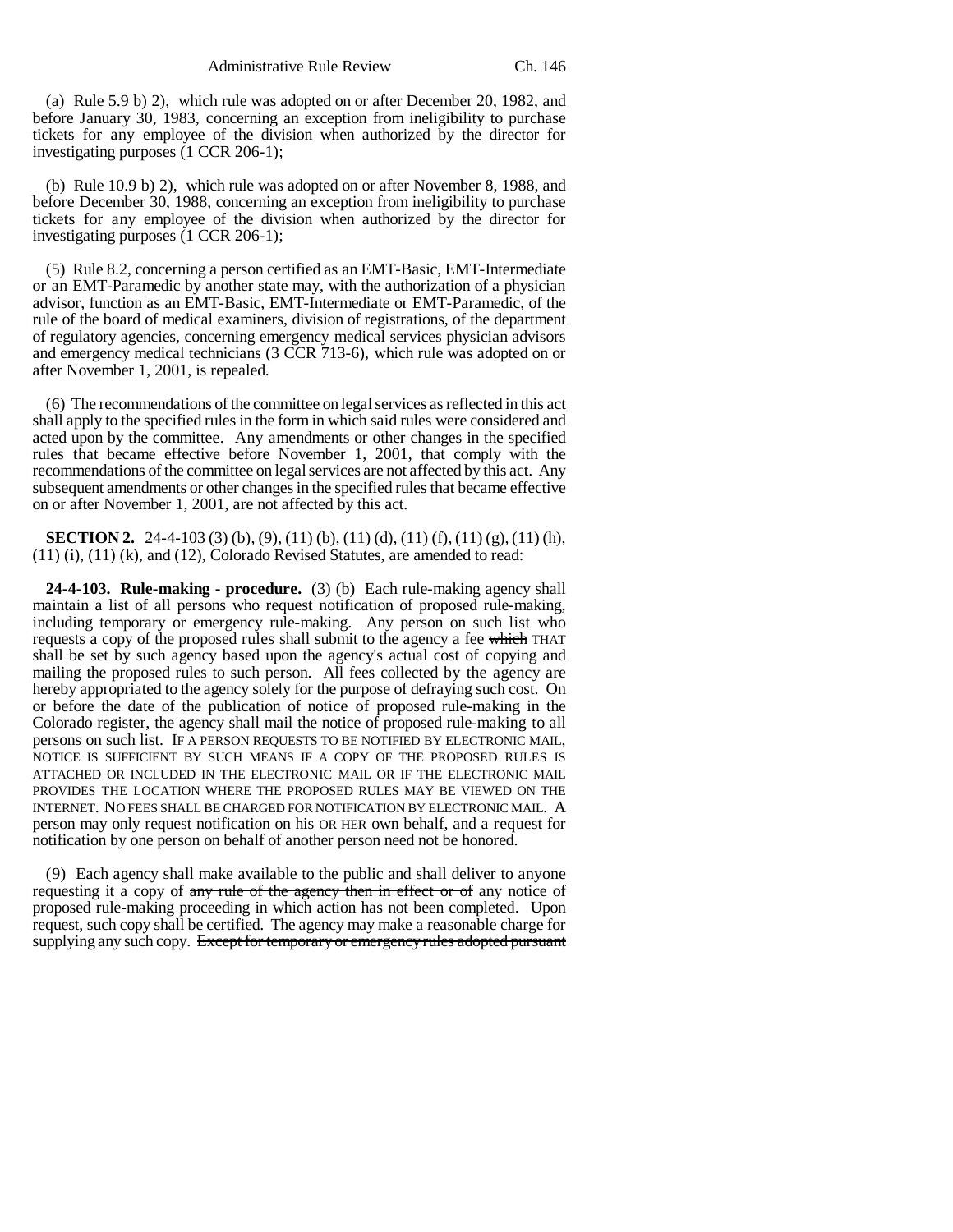to this section, such copy shall be in the same format as the rule appears in the code of Colorado regulations or the Colorado register established pursuant to subsection (11) of this section.

(11) (b) The secretary of state shall cause to be published IN ELECTRONIC FORM AND MAY CAUSE TO BE PUBLISHED IN PRINTED FORM, at  $\overline{\text{no}}$  THE LEAST cost POSSIBLE to the state, the code of Colorado regulations no later than January 1, 1978, and the Colorado register no less often than once each calendar month on and after such date and shall make all diligent effort to enter into a publication agreement to such effect on or before eight weeks from June 19, 1977, for a period not to exceed five years, but SUCH AGREEMENT may include a renewal provision The publication and format of rules and proposed rules shall be in a form approved by the committee on legal services of the Colorado general assembly FOR ADDITIONAL PERIODS NOT TO EXCEED FIVE YEARS EACH.

(d) (I) Each agency subject to the provisions of this section shall, on or before September 1, 1977 A DATE DURING THE FISCAL YEAR BEGINNING ON JULY 1, 2002, SPECIFIED BY THE SECRETARY OF STATE, file or verify that there is on file with the secretary of state a copy of each currently effective rule specified in subsection (1) of this section IN PRINT AND IN ELECTRONIC FORM AS SPECIFIED BY THE SECRETARY OF STATE. Any rule in effect prior to such date which THAT is not on file with the secretary of state on September 1, 1977 SUCH DATE, shall not continue in effect on or after January 1, 1978 SUCH DATE.

(II) Each rule adopted, on or after September 1, 1977, together with the attorney general's opinion rendered in connection therewith, shall be filed pursuant to subsection  $(12)$  of this section within twenty days thereafter with the secretary of state for publication in the Colorado register. Upon written request of an agency, the secretary of state shall correct typographical and other nonsubstantive errors appearing in the rules as filed by such agency that occur after final adoption of the rules by the agency during the preparation of such rules for publication in order to conform the published rules with the adopted rules. Notices of rule-making proceedings pursuant to subsection (3) of this section which proceedings are to be held after January 1, 1978, shall also be filed with the secretary of state in sufficient time for publication pursuant to subsection (5) of this section in the Colorado register. on or after January 1, 1978. Rules revised to conform with action taken by the general assembly shall be filed with the secretary of state for publication in the register and in the code. The legal services committee of the general assembly shall notify the secretary of state whenever a rule published in the code is rescinded or a portion thereof is deleted by the general assembly and whenever a rule or a portion thereof is allowed to expire in accordance with section 24-4-108 or with subparagraph (I) of paragraph (c) of subsection (8) of this section, and the secretary of state shall direct the removal from the code of material so deleted, rescinded, or allowed to expire.

(f) Publication of the code of Colorado regulations shall be effected by making the same available by January 1, 1978, for purchase by any person, public or private, at a reasonable price approved by the secretary of state.

(g) Publication of notices and other required information related to proposed and adopted rules shall be by the delivery ELECTRONIC PUBLICATION or BY mailing on or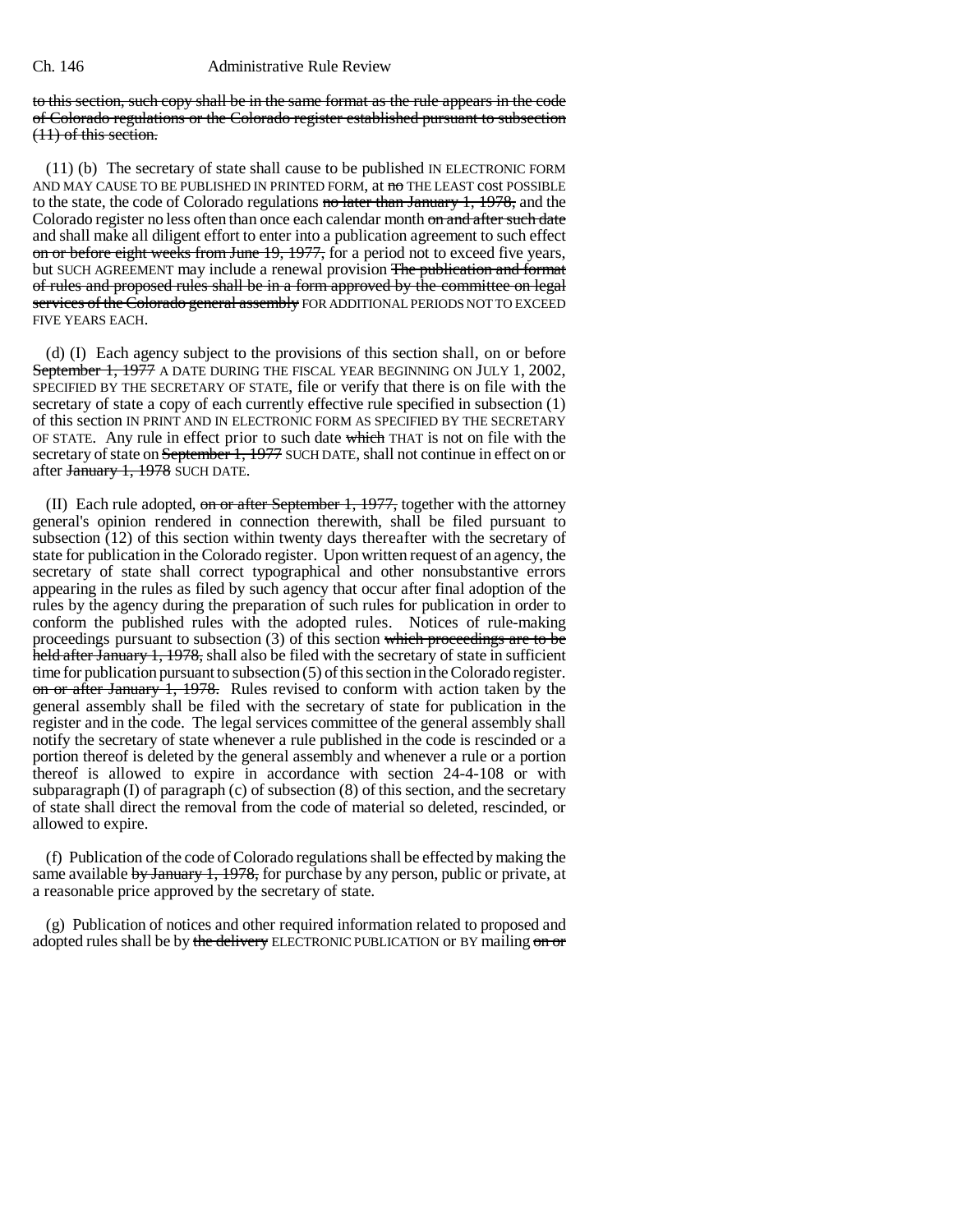Administrative Rule Review Ch. 146

after January 1, 1978, of the Colorado register to persons on the mailing SUBSCRIBER list maintained pursuant to paragraph (h) of this subsection (11). The date of publication of the Colorado register shall be the date of the last regular delivery or mailing THAT THE LAST REGULAR MAILING AND THE ELECTRONIC PUBLICATION ARE COMPLETED. The Colorado register shall likewise be available for purchase by any person, public or private, at a reasonable price approved by the secretary of state.

(h) In order to facilitate the delivery or mailing PUBLICATION of the said code OF COLORADO REGULATIONS and THE COLORADO register, the publishing agent shall maintain a current mailing SUBSCRIBER list for the said code and register of all persons requesting to be placed thereon and having paid the approved purchase price, including those persons on any agency's mailing list on January 1, 1978, who pay such purchase price. THE SUBSCRIBER LIST SHALL SHOW FOR EACH SUBSCRIBER WHETHER THE SUBSCRIBER HAS PURCHASED A PRINT SUBSCRIPTION, AN ELECTRONIC SUBSCRIPTION, OR BOTH.

(i) (I) The publication agreement entered into by the secretary of state shall provide for the publication no later than January 1, 1978, of the code of Colorado regulations and of the Colorado register on and after such date by mailing at intervals of not less than once each calendar month. Said code shall contain only those rules effective on the date of publication, subject to the provisions of paragraph (d) of this subsection (11) concerning rules filed with the secretary of state.

(II) The Colorado register shall contain only such notices, proposed rules, adopted rules, opinions, and other relevant information and materials as are filed pursuant to law with the secretary of state.

(III) If, for any reason, the code of Colorado regulations is not published on or before January 1, 1978, or if, on or after such date, the Colorado register is not published for three consecutive months or during a total of four calendar months during any twelve-month period, said agreement shall be void and all right, title, and interest to the information, copyright, mailing lists, other materials, and work product of the publishing agent shall vest, without compensation, in the state of Colorado. In such event, the secretary of state shall notify each agency of the termination of such agreement and shall publish or cause to be published the code of Colorado regulations and the Colorado register. Until the secretary of state has the facilities and funds and is fully prepared to publish each notice of rule-making and each rule as finally adopted and so notifies the agencies, each agency shall publish its own notices of rule-making and rules as finally adopted. Publication shall be by mailing a copy to each person on the agency's mailing list, which shall include the attorney general and every person who has requested to be placed thereon and who has paid any fee set by the agency for such purpose, such fee to approximate the cost of the mailing to such person, and by placing and keeping a copy on permanent file in the agency's office for inspection by any person during regular office hours.

(k) Each agency promulgating or administering rules shall obtain the appropriate portion or portions of the code of Colorado regulations and the **annual** portion or portions of the Colorado register pertaining thereto and shall maintain the same in its office for its use and that of the public as a public record.

(12) All rules of any agency that have been submitted to the attorney general under